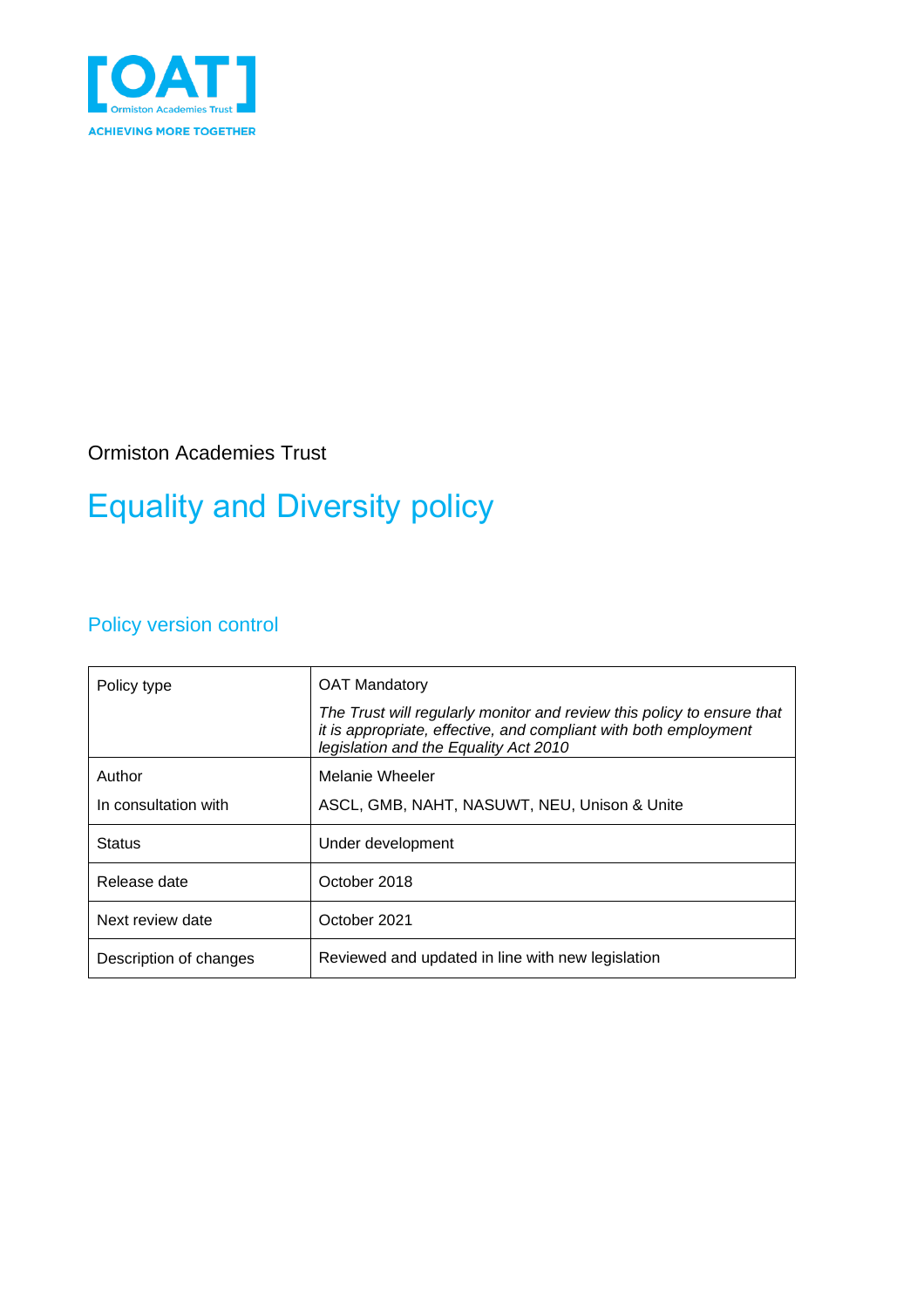

## **Contents**

| 2. |      |  |
|----|------|--|
|    | 2.1. |  |
|    | 2.2. |  |
|    | 2.3. |  |
|    | 2.4. |  |
|    |      |  |
| 4. |      |  |
| 5. |      |  |
| 6. |      |  |
|    |      |  |
|    | 7.7. |  |
|    | 7.8. |  |
|    | 7.9. |  |
|    |      |  |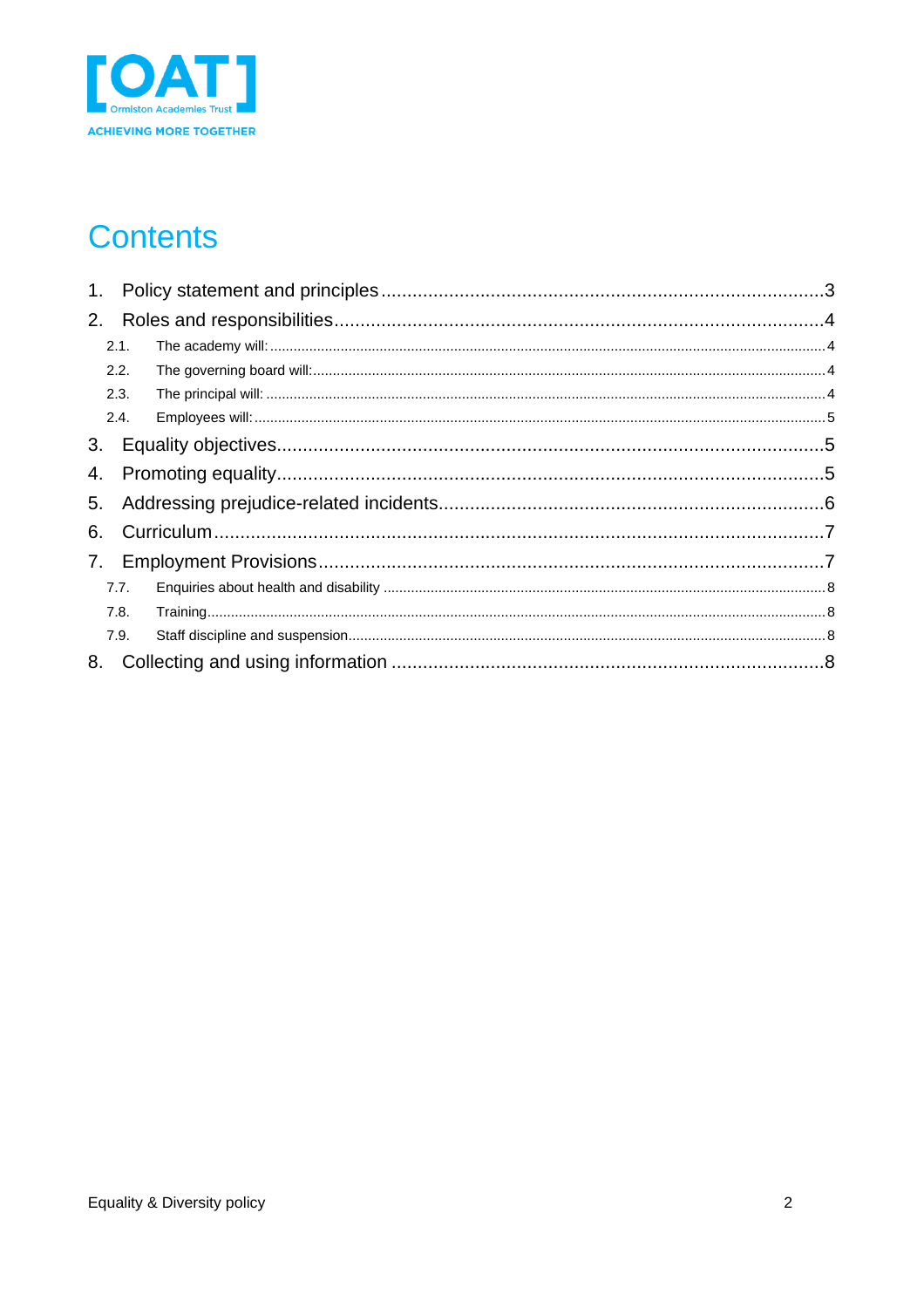

# <span id="page-2-0"></span>1. Policy statement and principles

- To treat all individuals with equal value.
- To eliminate discrimination, harassment, victimisation and any other conduct that is prohibited by or under the Equality Act 2010.
- **•** To advance equality of opportunity between persons who share a relevant protected characteristic and persons who do not share it.
- **•** To foster positive attitudes and good relations between persons who share a relevant protected characteristic and persons who do not share it (i.e. tackle prejudice and promote understanding).
- **•** To take such steps as are reasonable to remove or minimise disadvantages suffered by persons who share a relevant protected characteristic that are connected to that characteristic.
- To take such steps as are reasonable to meet the needs of persons who share a relevant protected characteristic that are different from the needs of persons who do not share it.
- **•** To provide a range of education and training programmes which encourage everyone to participate in learning.
- To ensure that recruitment, retention and development of staff is done so following the equality principles.
- To consider equality implications before and at the time that policies are developed as well as keeping them under review on a continual basis.
- **•** To carry out equality impact assessments to assess whether policies and / or plans are having a negative or adverse, or positive impact on specific groups of individuals.
- To ensure that all marketing activities and procurement processes meet equality and diversity best practice.
- To respect the religious beliefs and practices of all individuals.
- 1.1. In both its delivery of services and the employment of its staff, the academy will ensure that no person will be discriminated against due to any of the protected characteristics as detailed in the Act. This includes discrimination due to association or perception (where it is believed that an individual has a particular characteristic). The characteristics protected by the act are:
- age (as an employer but not applicable to students)
- **·** disability
- **•** ethnicity
- **·** gender reassignment
- **·** marriage and civil partnership
- **•** pregnancy and maternity
- religion or belief
- sex
- **E** sexual orientation
- 1.2. In addition to this no employees will be discriminated against due to trade union membership or activities.
- 1.3. The Act makes it unlawful for the responsible body of an academy to discriminate against, harass or victimise a pupil or potential pupil: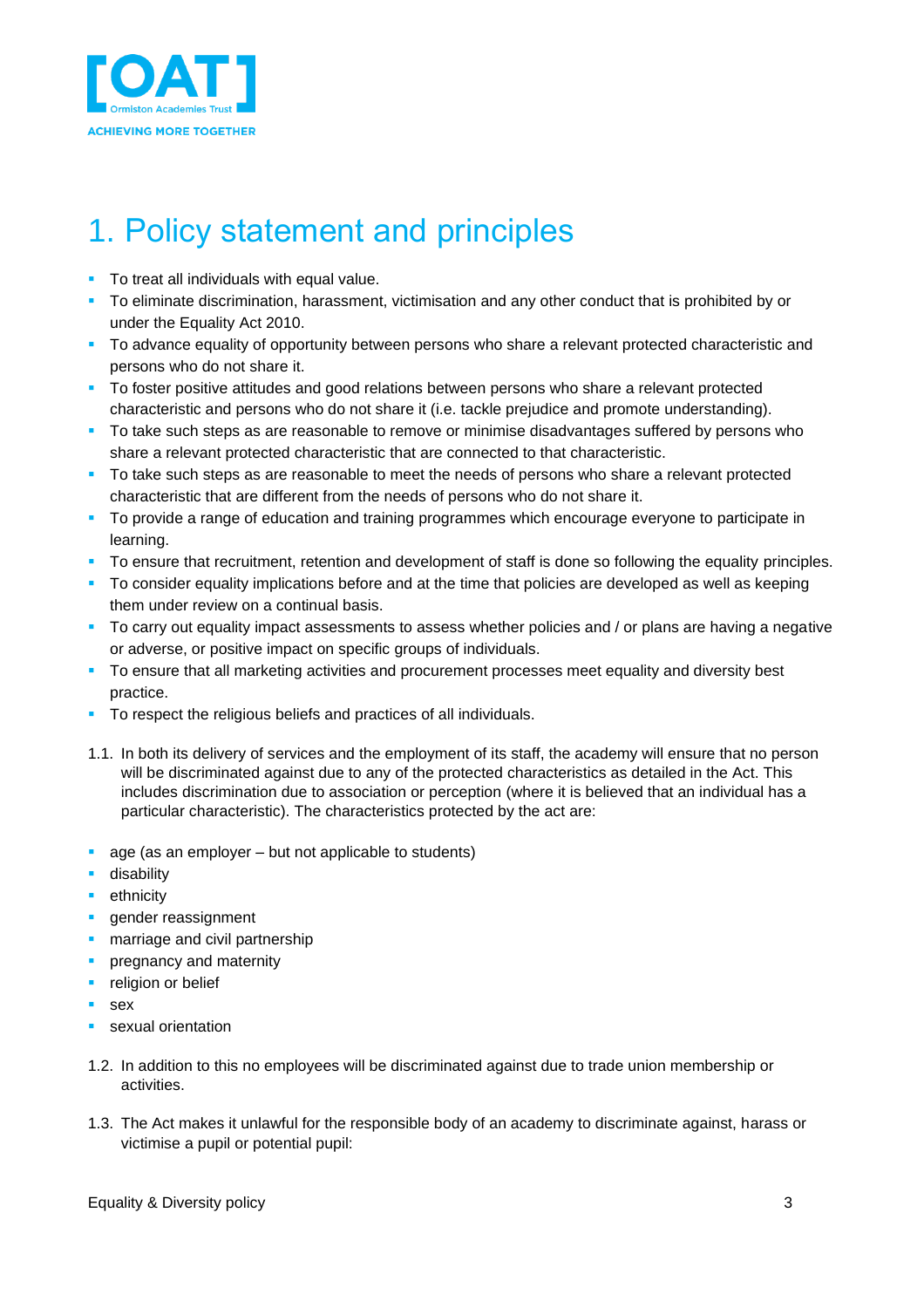

- **·** In relation to admissions.
- **•** In the way it provides education for pupils.
- **.** In the way it provides pupils access to any benefit, facility or service.
- By excluding a pupil or subjecting them to any other detriment.

# <span id="page-3-0"></span>2. Roles and responsibilities

#### <span id="page-3-1"></span>2.1. The academy will:

- **Ensure staff are aware of their responsibilities, given necessary training and support, and report progress** to the governing board.
- **E** Ensure that the recording and reporting of equality and diversity is sufficiently scrutinised.
- **•** Foster positive attitudes and relationships, a shared sense of cohesion and belonging, and ensure this is promoted in our policies, procedures and activities.
- Observe good equalities practice in staff recruitment, retention and development, and ensure that all policies and procedures benefit all employees and potential employees regardless of any protected characteristic, and with full respect for legal rights relating to pregnancy and maternity.
- Reduce and remove inequalities and barriers that already exist.
- **E** Ensure staff promote an inclusive and collaborative ethos in the academy, challenging inappropriate language and behaviour, responding appropriately to incidents of discrimination and harassment, and showing appropriate support for pupils with additional needs, maintaining a good level of awareness of issues surrounding equality.

#### <span id="page-3-2"></span>2.2. The governing board will:

- **E** Ensure that the academy complies with the appropriate equality legislation and regulations.
- **Effectively communicate and adopt this policy throughout the academy**
- Meet its obligations under the Public Sector Equality Duty (PSED) to publish equality objectives at least every four years commencing on the date of the last publication.
- **E** Ensure that the academy's policies and procedures are developed and implemented with appropriate equality impact assessments informing future plans.
- **Ensure that the academy's Admissions Policy does not discriminate in any way.**
- **E** Ensure equal opportunities in its staff recruitment and promotion practices, professional development programmes and in membership of the governing board.
- **■** Monitor and evaluate the effectiveness of the equality policy annually.
- Monitor education outcomes, incidents of harassment and discrimination and referrals by a range of criteria including protected characteristics.

#### <span id="page-3-3"></span>2.3. The principal will:

**·** Implement this policy and its procedures.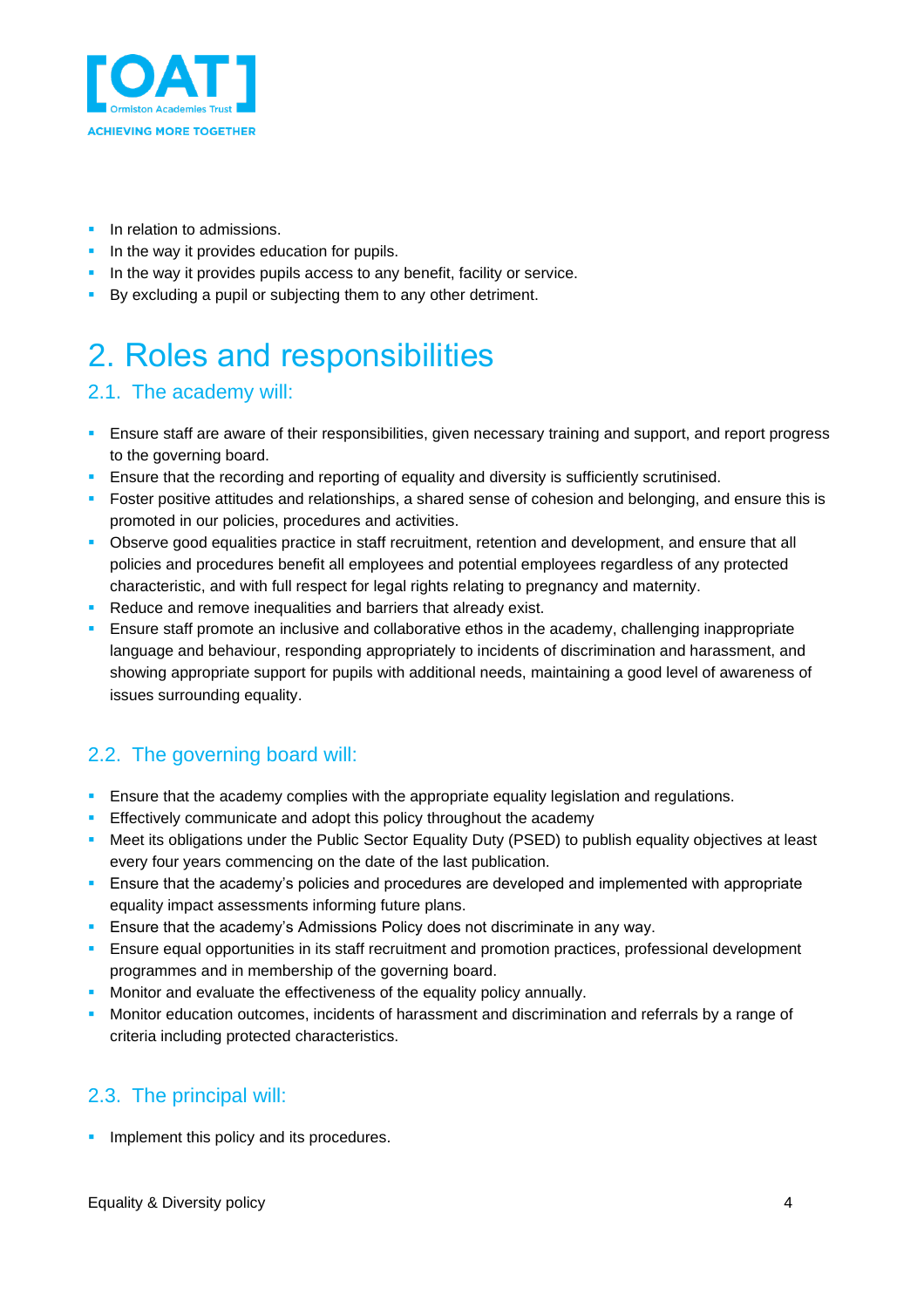

- **E** Ensure that all staff members receive the appropriate equality and diversity training as part of their induction and CPD.
- **E** Ensure that all parents, visitors and contractors are aware of, and comply with, the provisions of this policy.
- **Actively challenge and take appropriate action in any case of discriminatory practice.**
- Address any reported incidents of harassment or bullying in line with DfE guidance.
- **•** Produce an annual report on the progress meeting the equality objectives set out in this policy.

#### <span id="page-4-0"></span>2.4. Employees will:

- **EXECT** Be mindful of any incidents of harassment or bullying in the academy.
- **EXED Address any minor issues of harassment or bullying and report any major breaches of the policy to the** principal
- **Identify and challenge bias and stereotyping within the curriculum and the academy's culture.**
- **Promote equality and good relations, and not harass or discriminate in any way.**
- **•** Monitor pupils' progress and academic needs to ensure the appropriate support is in place.
- Keep up-to-date with equality legislation and its application by attending the appropriate training.

## <span id="page-4-1"></span>3. Equality objectives

- 3.1. The academy is committed to promoting the welfare and equality of all its staff, pupils and other members of the academy community. To achieve this, the academy has established the following objectives:
- 3.2. Insert academy objectives below, e.g.
- *Monitor changes to the curriculum to ensure they result in good outcomes for pupils in all vulnerable groups, and to review the curriculum considering new performance measures*
- *Offer appropriate qualifications in English for pupils in all vulnerable groups*
- *Implement effective strategies to support pupils in all vulnerable groups following linear exam courses*
- *Improve the quality of support for pupils in all vulnerable groups in the classroom*
- *Continue to explore the use of new technologies to support pupils in all vulnerable groups in accessing their learning. With special investigation taking place regarding the use of technology in modern foreign languages, internal exams and group work*

# <span id="page-4-2"></span>4. Promoting equality

4.1. In order to meet our objectives, the academy has identified the following priorities:

**•** The academy will provide auxiliary aids that are directly related to disabled pupil's educational needs as a reasonable adjustment, so they can integrate wholly in all parts of academy life.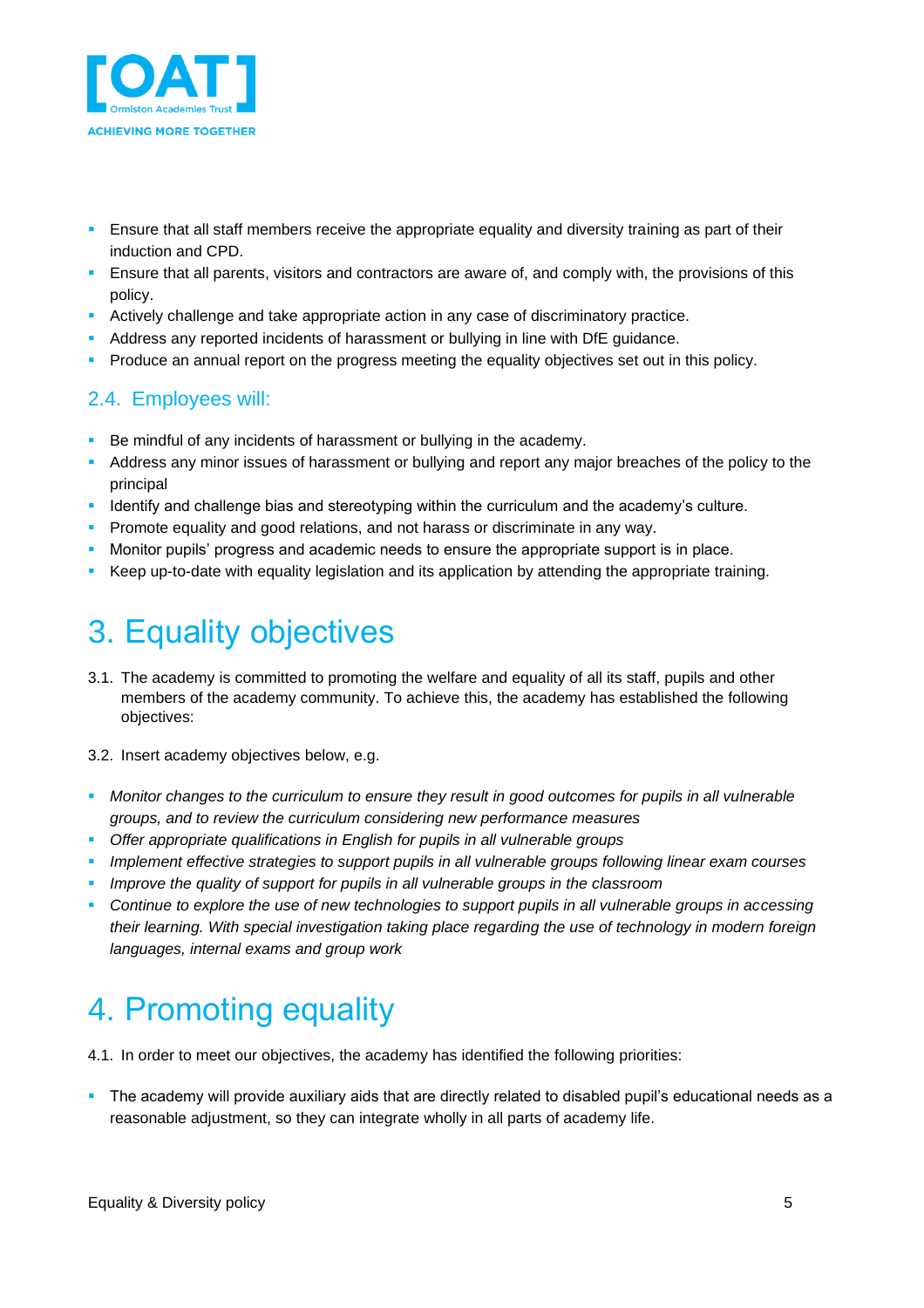

- **•** Staff will ensure that all pupils are able to take part in extra-curricular activities and residential visits, and the academy will monitor uptake of these visits to ensure no one is disadvantaged on the grounds of a protected characteristic.
- **·** The academy will ensure that all forms of prejudice-motivated bullying is taken seriously and dealt with equally and firmly.
- **•** There will be differential schemes of work designed to meet the abilities and learning styles of all pupils.
- **•** There will be a clearly defined disciplinary system stipulated in the Behavioural Policy, which will be consistently enforced.
- **•** The academy will increase access for disabled children and young people to the academy curriculum and will take necessary steps to meet pupils' needs by using a variety of approaches and planning reasonable adjustments for disabled pupils, enabling them to take as full a part as possible in the activities of the academy.
- **·** The academy will ensure there is adequate access to the physical environment of the academy.
- **•** The academy will improve the delivery of written information to disabled children and young people.
- **•** The academy will seek the views of advisory staff, outside agencies and local academies.
- Throughout the year, the academy will plan ongoing events to raise awareness of equality and diversity.
- 4.2. The academy will consult with stakeholders to establish equality objectives and draw up a plan based on information collected on protected groups and accessibility planning.
- 4.3. Equality objectives will be published at least every four years commencing on the date of the last publication.
- 4.4. All forms of prejudice-motivated bullying are taken seriously and dealt with equally and firmly. The academy has an Anti-Bullying Policy and a Behaviour Policy to cover the areas that are not within scope of the Equality Act.
- 4.5. Regular training will be given to both existing and new staff to ensure that they are aware of the process for reporting and following up incidents of prejudice-related bullying.

## <span id="page-5-0"></span>5. Addressing prejudice-related incidents

- 5.1. The academy is opposed to all forms of prejudice and we recognise that pupils and staff who experience any form of prejudice-related discrimination may fare less well in the education system.
- 5.2. The academy will ensure that pupils and staff are aware of the impact of prejudice in order to prevent any incidents from occurring.
- 5.3. If incidents continue to occur, the academy will address them immediately and report them through the appropriate procedure.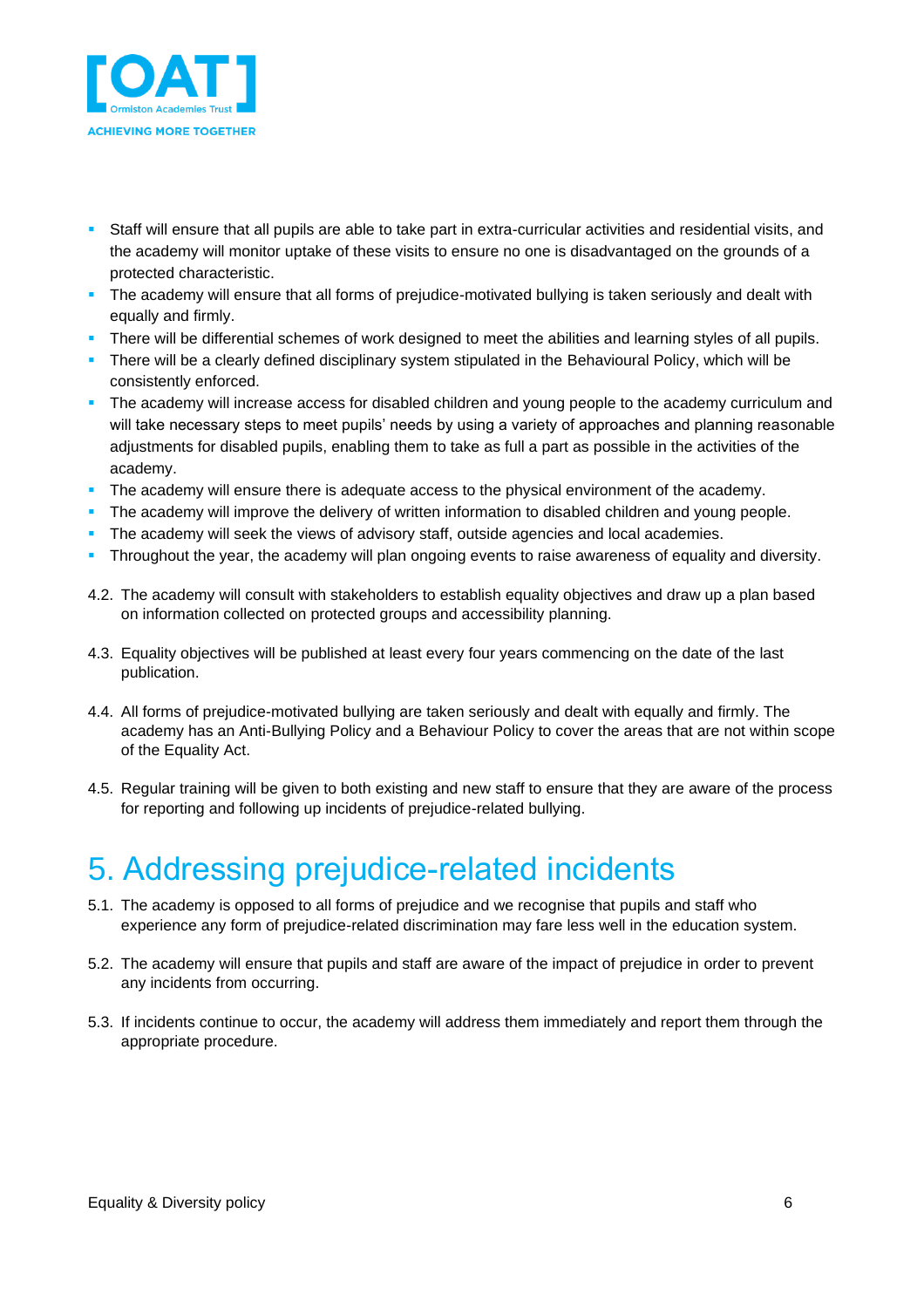

## <span id="page-6-0"></span>6. Curriculum

- 6.1. All pupils will be entitled to access a broad and balanced curriculum and to teaching and learning opportunities which meet their needs, including extra support where this has been identified as a statutory need.
- 6.2. When planning the curriculum, the academy will take every opportunity to promote and advance equality.
- 6.3. When teaching the curriculum, the academy will promote equality and will not subject individuals to discrimination.
- 6.4. The academy will develop an appropriate curriculum for all pupils in all vulnerable groups.
- 6.5. The academy will ensure PSHE lessons are designed for pupils to develop their knowledge of the world and the importance of equality.

## <span id="page-6-1"></span>7. Employment Provisions

- 7.1. The academy is committed to providing equality of opportunity for all and ensuring that all stages of recruitment and selection are fair. Recruitment and selection procedures will be reviewed on a regular basis.
- 7.2. Where a candidate is known personally to a member of the selection panel it will be declared before shortlisting takes place. It may then be necessary to change the selection panel to ensure that there is no conflict of interest and that equal opportunities principles are adhered to.
- 7.3. As an employer, the academy strives to ensure that discrimination and harassment is eliminated in our employment practice and we actively promote equality across all groups within our workforce.
- 7.4. The academy will not discriminate against a potential employee in respect of whether to offer a job or the terms on which a job is offered. With regards to existing employees, the academy will not discriminate against an individual in respect of the benefits, facilities and services it offers including training opportunities, promotion or dismissal (including discipline and suspension). All staff appointments and promotions are made on the basis of merit, ability and in compliance with the law.
- 7.5. The academy is under a duty to make reasonable adjustments in relation to disability for employees or potential employees and will ensure that staff with disabilities have access to appropriate support in the form of aids, adaptations and other specialist services and will make reasonable adjustments to arrangements or practices to alleviate disadvantage.
- 7.6. More information about our procedures relating to staff can be found in the following policies:
- **Recruitment Policy**
- Appraisal Policy
- **Discipline, Conduct and Grievance Policy**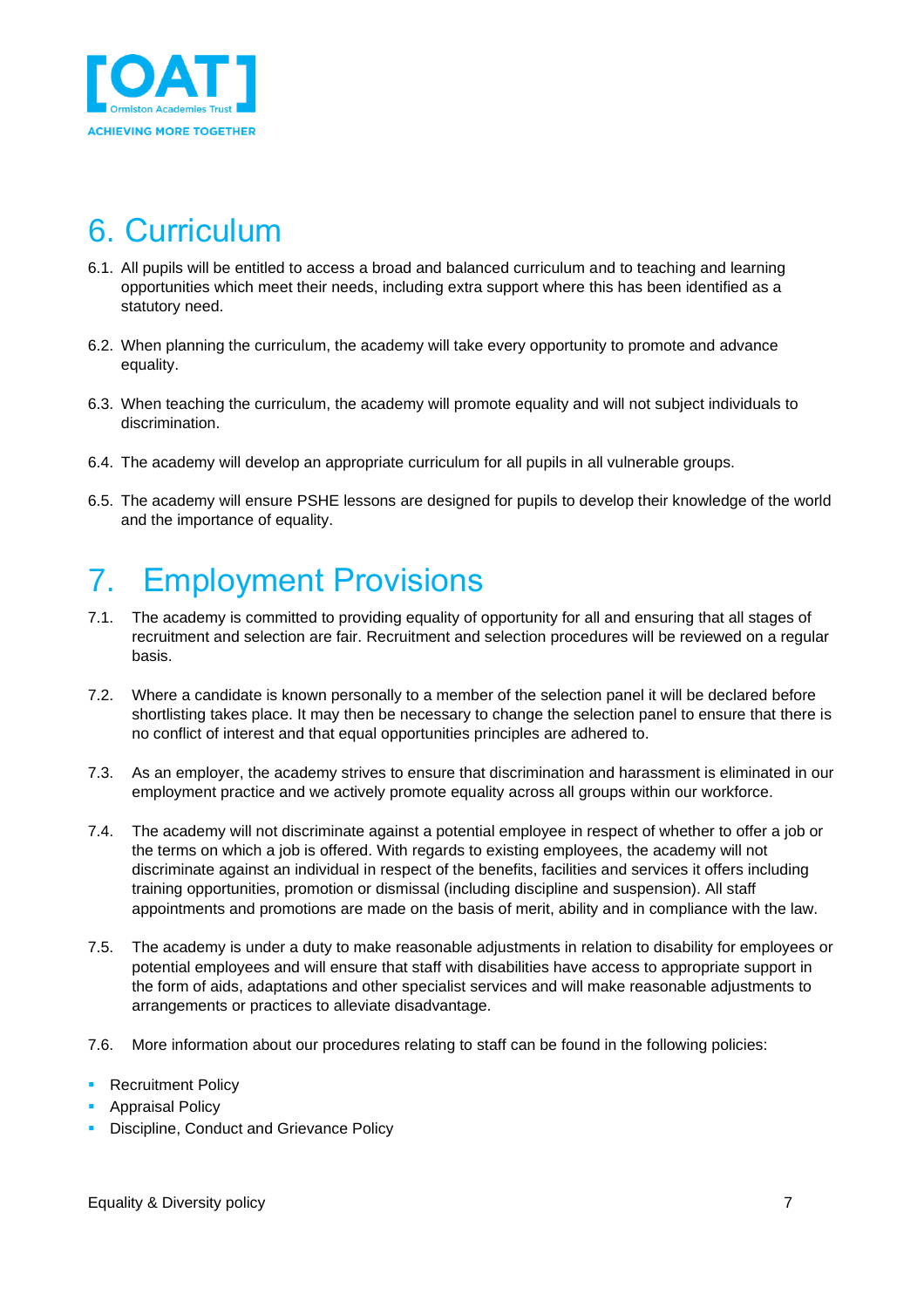

### <span id="page-7-0"></span>7.7. Enquiries about health and disability

- 7.7.1. The academy will not enquire about the health of an applicant for a job until a job offer has been made, unless the questions are specifically related to an intrinsic function of the work for the position that has been applied for.
- 7.7.2. In some instances the academy may decide to ask necessary health questions after a job offer has been made to an individual. In such a situation the academy will ensure that health-related questions are targeted, necessary and relevant to the job applied for.

#### <span id="page-7-1"></span>7.8. Training

- 7.8.1. All staff will receive equal opportunities training which will include disability awareness / equality. This training will be part of staff induction as well as the CPD programme. All staff will receive appropriate training and opportunities for professional development, both as individuals and as groups or teams.
- 7.8.2. The academy will ensure that no member of staff is denied access to any form of training because of an inaccessible venue or because the provision does not account for their disability. Staff with disabilities will be actively encouraged to attend course which will support their career progression and personal development.

#### <span id="page-7-2"></span>7.9. Staff discipline and suspension

- 7.9.1. The academy is committed to ensuring that all staff are treated fairly and consistently and this is held to account through our staff appraisal discipline, conduct, and grievance policies.
- 7.9.2. Staff performance will be monitored and we expect that staff will feel able to voice complaints and grievances in confidence, trusting that the academy will deal with their grievances fully, promptly, and fairly.

## <span id="page-7-3"></span>8. Collecting and using information

- 8.1. The academy will collect equality information for the purpose of:
- **EXECTE IDENTIFYING KEY ISSUES, e.g. unlawful discrimination in teaching methods.**
- Assessing performance, e.g. benchmarking against similar organisations locally or nationally.
- Taking action, e.g. adapting working practice to accommodate the needs of staff who share protected characteristics.
- 8.2. The academy will build an equality profile for staff to assist with identifying any issues within their recruitment regime. The academy will obtain the following information from their staff:
- Recruitment and promotion
- **Numbers of part-time and full-time staff**
- Pay and remuneration